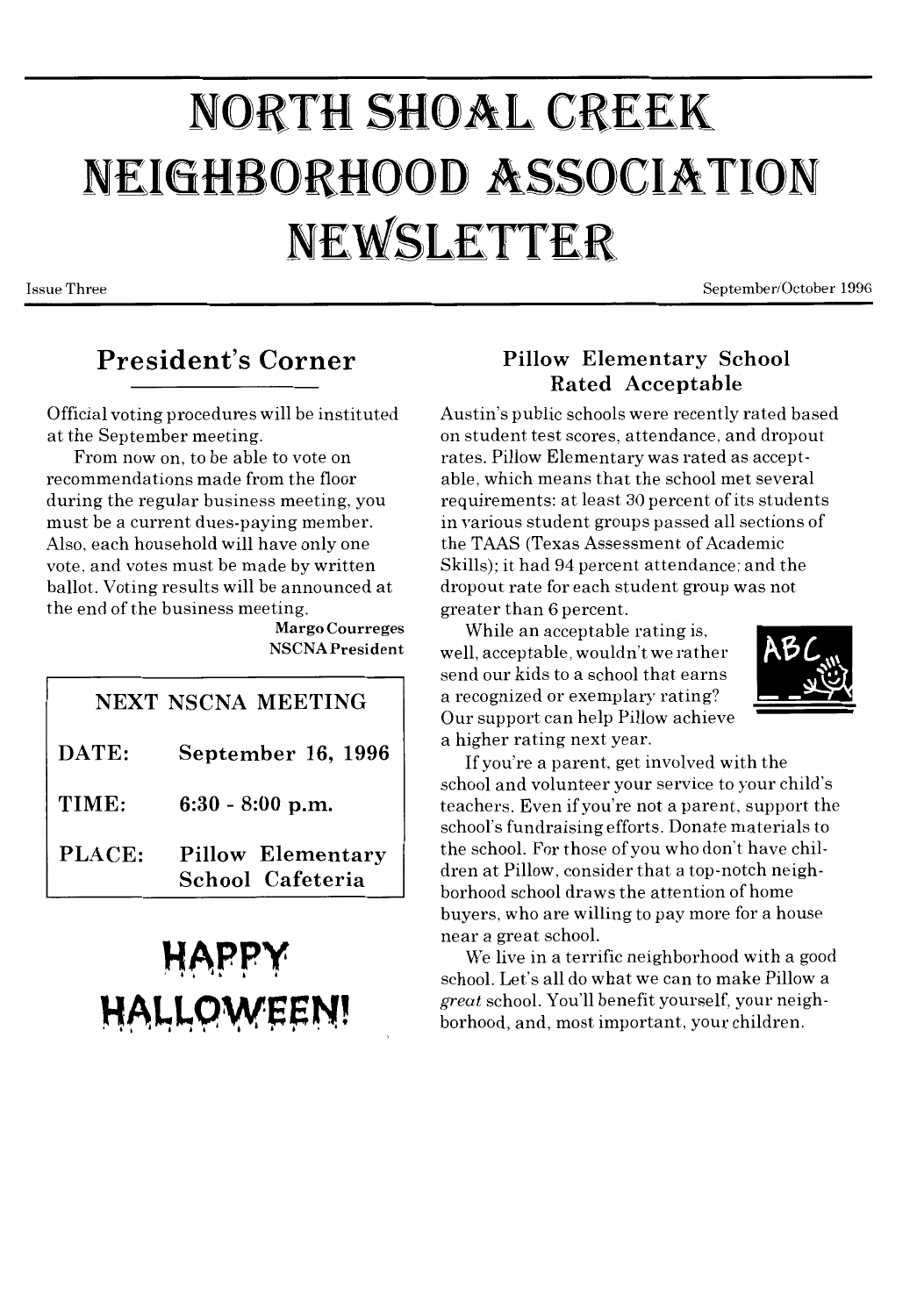## Lucas Tract Rezoned for Development

In August, the Austin City Council passed a zoning change for the Lucas tract (the field at the north end of the neighborhood, between Melshire and Dawnridge), at the request of the tract's developer. We are pleased that the zoning restrictions that had been negotiated between the North Shoal Creek Neighborhood Association and the developer were included in the zoning approval.

The next step in development of the Lucas tract is approval of the final subdivision plat. We know that there will be a major reduction in the total number of residential lots allowed, because there is a greater need for water runoff retention than the developer anticipated. It is very important that the neighborhood association continue to monitor the development process.

If you would like to review anything about the zoning of the Lucas tract, feel free to call me at 452-3673.

> Dallas Maham Lucas Tract Committee

Children are back at Pillow. Please stay alert and drive slowly. Thank you!



## Real Estate Market in North Shoal Creek

Dear North Shoal Creek Neighbors:

My name is Felicia Morrison, and I have worked in real estate since 1982. Our neighborhood is getting more popular day by day. The following sales information comes from our local Board of Realtors, and all measurements and figures are approximate. Sources of information are deemed reliable but not guaranteed. For more information, please call me at (512) 606-3399.

#### Homes Currently Listed for Sale:

|         | <b>BD--BA</b> Address | $Price (\$)$ |
|---------|-----------------------|--------------|
| $3 - 1$ | 8102 Vinewood Ln.     | 90,500       |
| $3 - 2$ | 8005 Logwood Dr.      | 96,000       |
| $3 - 3$ | 8011 Parkdale Dr.     | 119,000      |

#### Homes Sold Since June 20, 1996:

| $\frac{1}{2}$ . Thus because the contract of $\frac{1}{2}$ |                       |              |  |  |
|------------------------------------------------------------|-----------------------|--------------|--|--|
|                                                            | <b>BD--BA</b> Address | $Price (\$)$ |  |  |
| $3 - 1.5$                                                  | 8500 Stillwood Ln.    | 81,500       |  |  |
| $3 - 1.75$                                                 | 3103 Candlelight Ct.  | 115,000      |  |  |
| $3 - 2$                                                    | 2705 Benbrook Dr.     | 123,500      |  |  |
| $4 - 2$                                                    | 2706 Kerrybrook Ln.   | 130,000      |  |  |
| $4 - 2$                                                    | 8204 Sandalwood Cv.   | 103,000      |  |  |
|                                                            |                       |              |  |  |

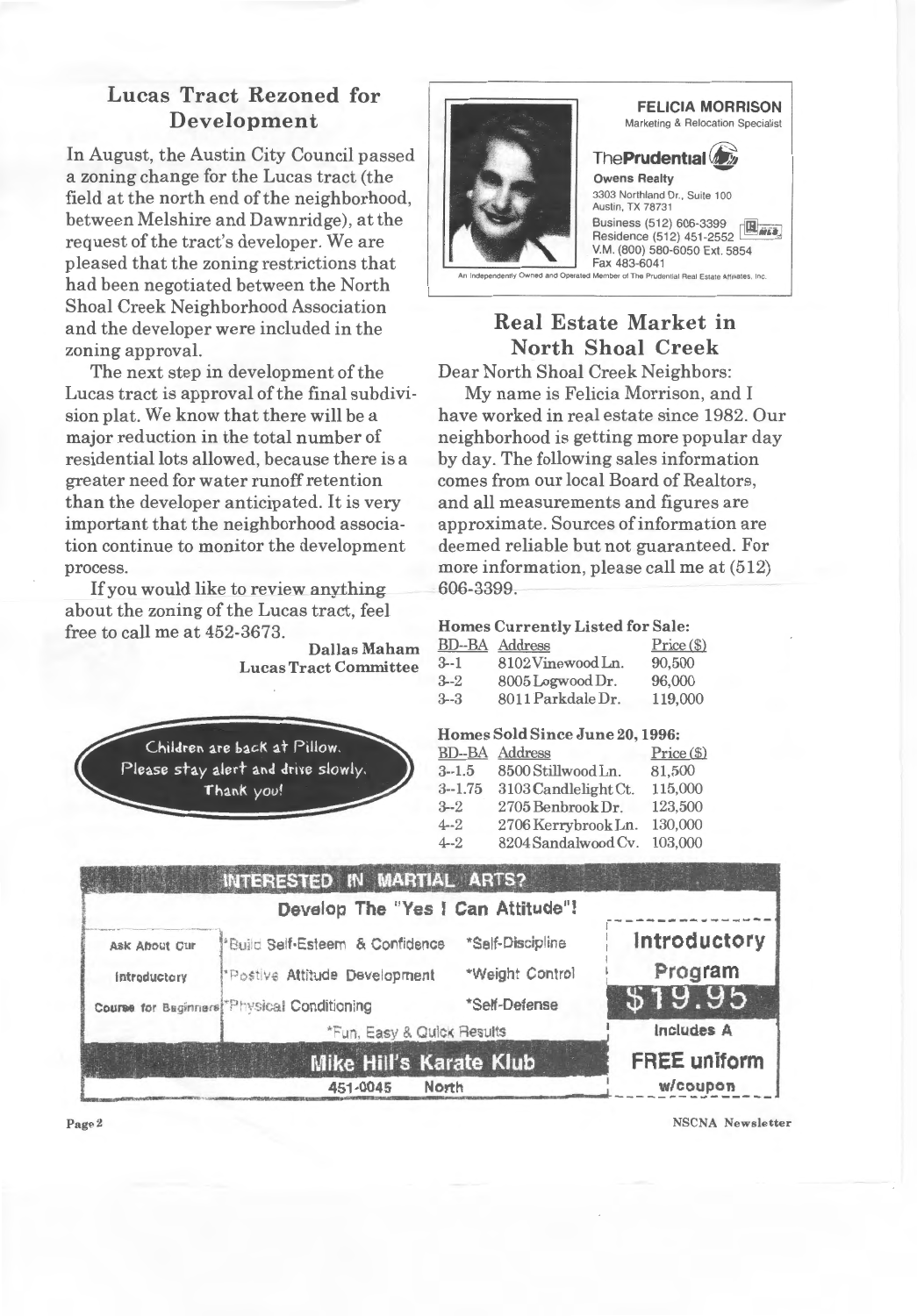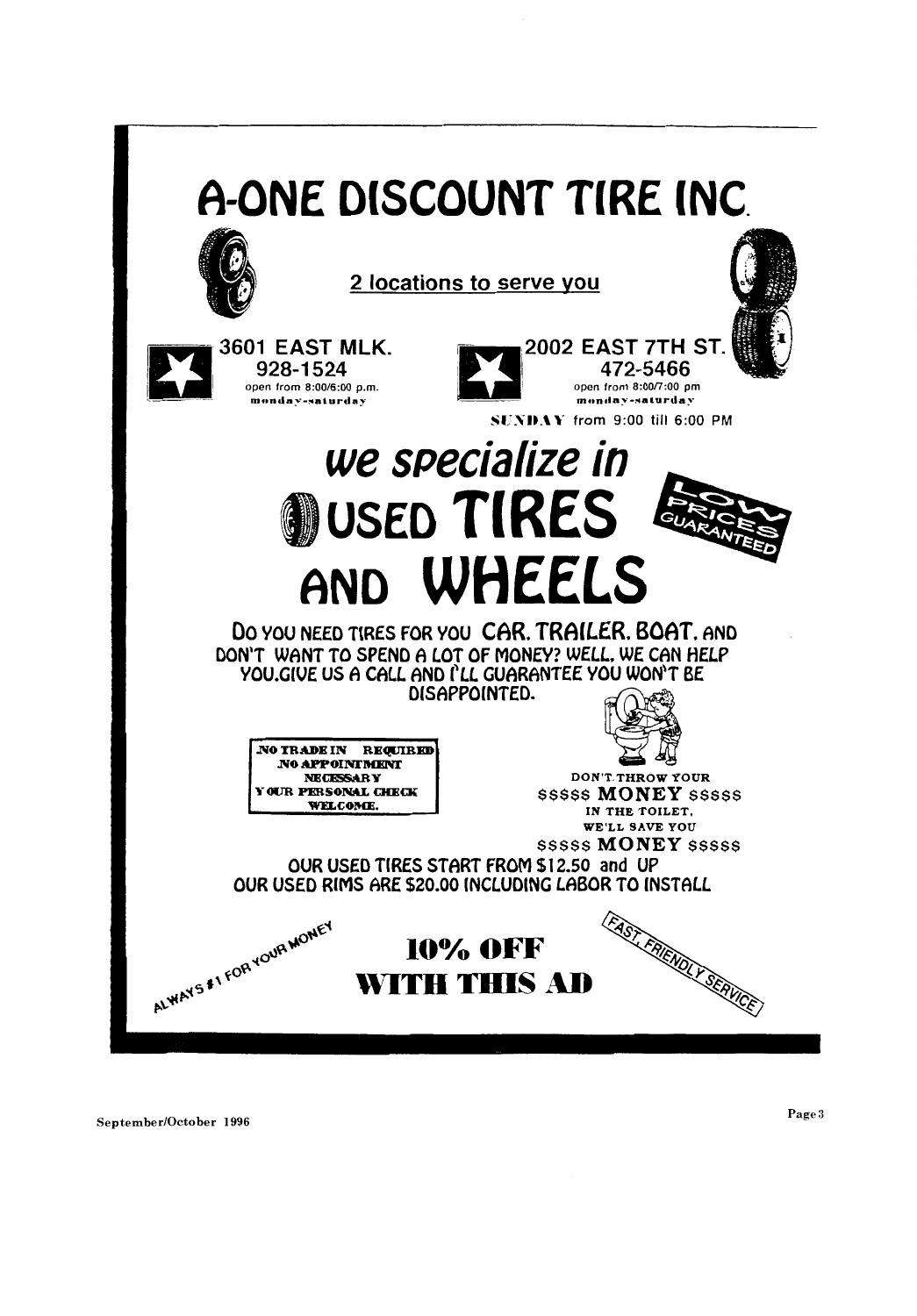$N$ eighberhood- $W$ ide Garage Sale  $S$ alurday, November 16:  $\frac{2}{3}$  am -  $\frac{2}{3}$  pm

Want to clean house before the holidays are upon us and make money for Christmas gifts at the same time? Then you'll want to join the fun and participate in our neighbor hood -wide garage sale on November 16.

A small contribution of \$2 per household will help cover the cost of advertising and signs. Send

your check for \$2 to Felicia Morrison, 8014-A Pinedale Cove, Austin, TX 78757, or call her at 451-2552 for more information.

Volunteers are needed to help put this event together. Call Felicia at 451-2552 if you can help her out.

# **City Rebate Program Pays You to Upgrade Heating/Cooling**

The City of Austin's Appliance Efficiency Program offers energy conservation incentives to Austin Electric Utility customers. A rebate is available when you install new high-efficiency heating and coolingequipmentinyour home. These rebates are great when you do not need to weatherize your house, but are replacing an existing or installing a new air conditioning or heating system.

Your air conditioner and heating contractor or dealer has been supplied with the Appliance Efficiency Program rebate applications as well as program guidelines. Your rebate application must be received within thirty days of equipment installation. An energy analysis (energy audit) is not required to qualify you for rebates. All-electric homes must replace the central HVAC system with

a heat pump in order to qualify for a rebate. Qualifying appliances include high-efficiency air conditioners (including window units) and heat pumps as well as water heaters.

Rebates start at \$25 and go up as high as \$580, and they depend on the type of unit installed and the efficiency rating (or SEER). The higher the efficiency, the greater the rebate.

Funding for this program is limited. Programs are offered to customers on a first-come, first-served basis. They are subject to change or cancellation without notice.

For more information on the Appliance Efficiency Program, please call 499-STAR.

*Reprinted from the City of Austin's Environmental and Conservation Services Dept. brochure* 

### **HELP WANTED**

The NSCNA Newsletter needs ad solicitors.

We need ads in order to pay for production of the newsletter. If *you* would like to help keep the newsletter coming and can volunteer some time to solicit ads, I'd love to hear from *you.* This is a good *way you*  can help out the neighborhood. Call Pam Penick at 302-346 7.

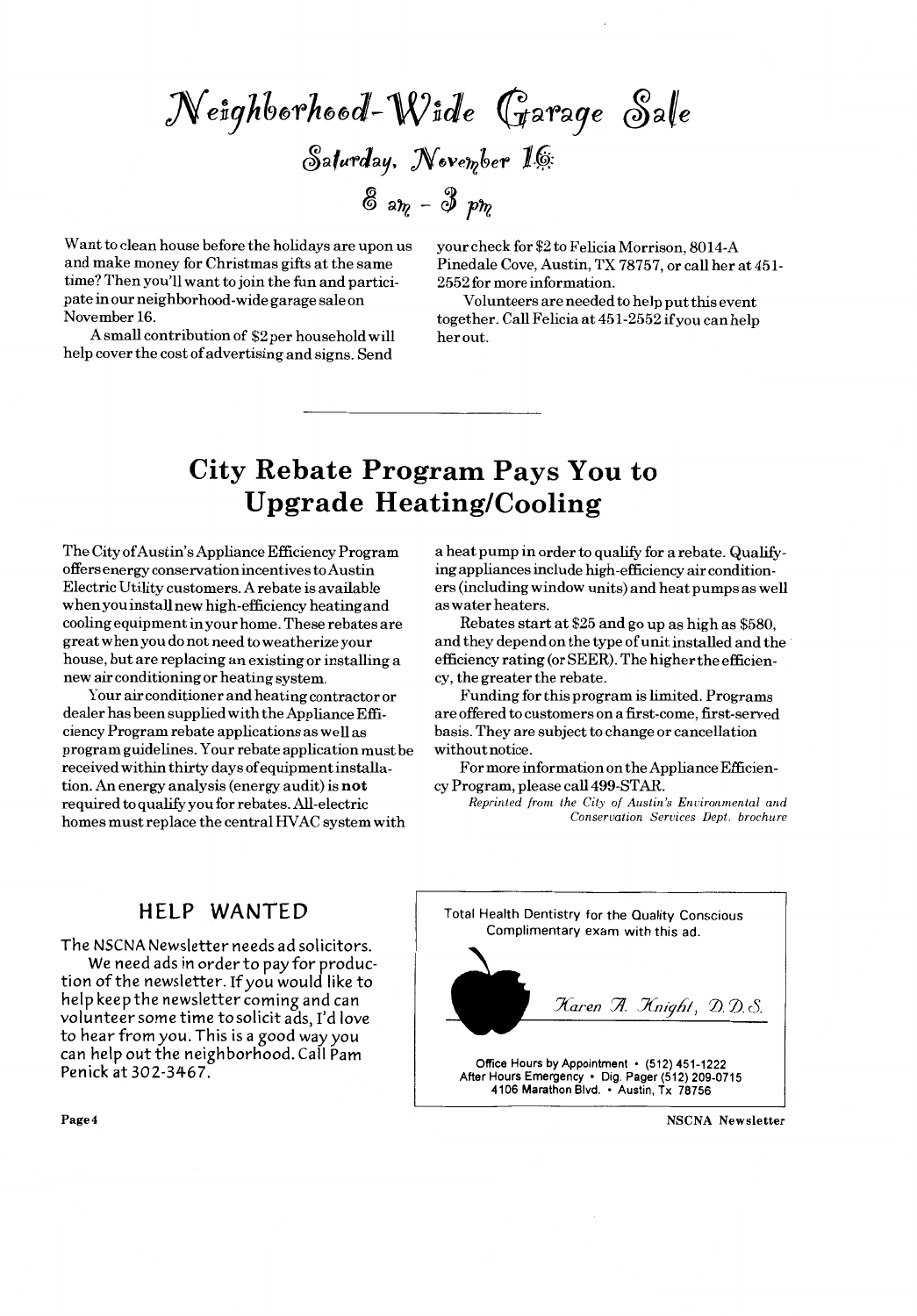# ·-------------------------------------· **ldverlise in the NSCNA NeWSiener**

If your business would like to run an ad, please complete this coupon and mail it with your check (made out to the North Shoal Creek Neighborhood Association) to Pamela Penick, 8509 Daleview Dr., Austin, TX 78757, or call 302-3467.

| $1.1000111, 1.1110101, 0.10011004010101.$  |                  |                                                                             |
|--------------------------------------------|------------------|-----------------------------------------------------------------------------|
|                                            |                  |                                                                             |
|                                            |                  |                                                                             |
| Your name                                  |                  |                                                                             |
|                                            |                  |                                                                             |
|                                            |                  | Please include camera-ready artwork (logo, etc.) and your check. Amount \$  |
| Comments                                   |                  |                                                                             |
|                                            |                  | <b>Distribution:</b> Bimonthly; reaches approximately 720 NSCNA households. |
| <b>Rates per issue:</b> Businesscard: \$15 |                  | $1/2$ page: \$60                                                            |
|                                            | $1/4$ page: \$40 | Fullpage: \$100                                                             |



L-------------------------------------~

## **Looking for a Used Automobile? Visit the Austin Area Autos Web Site**

# **http://www.commuter.net/austinauto**

Check out the inventories of Austin area car dealers without driving all over town. It's free!

# Yard of the Month

Congratulations to our September Yard of the Month winners, Shannon and Ray Crawford of8301 Rockwood Lane.

Nominations for October's Yard of the Month are due by September 20. November's nominations are due by October 15. Remember, yards must be nominated to be considered, and anyone may nominate a yard, including their own. Call in your nominations to Pam Penick at 302-3467.

We still need yard judges. If you'd like to cast a vote for prettiest yard each month, call 302-3467 to volunteer. More than one member per household may join the Yard of the Month Committee, but a household may cast only one vote.



Professwnallawn Scyvlce

Mowing •Edging • Tree Trimming Fencing• Landscaping• Hauling Please call Aarton & Derrick Pager 625-3999 Home 918-1463

In case it crossed your mind.RATS stands for RELIABLE AND TALENTED SERVICE

# **Mall' N Copy Plus**

UPS • Airborne • Fedex • Postal Services Packing / Shipping • Private Mail Boxes rental Fax • Full & Self Service Copies *New PARTY SUPPLIES*  Office Supplies • Printing • Rubber Stamps

Mon/Fri 9 am-6:30pm Sat 10 am-5:30pm 2949 W. Anderson Ln. ----------- 459 8599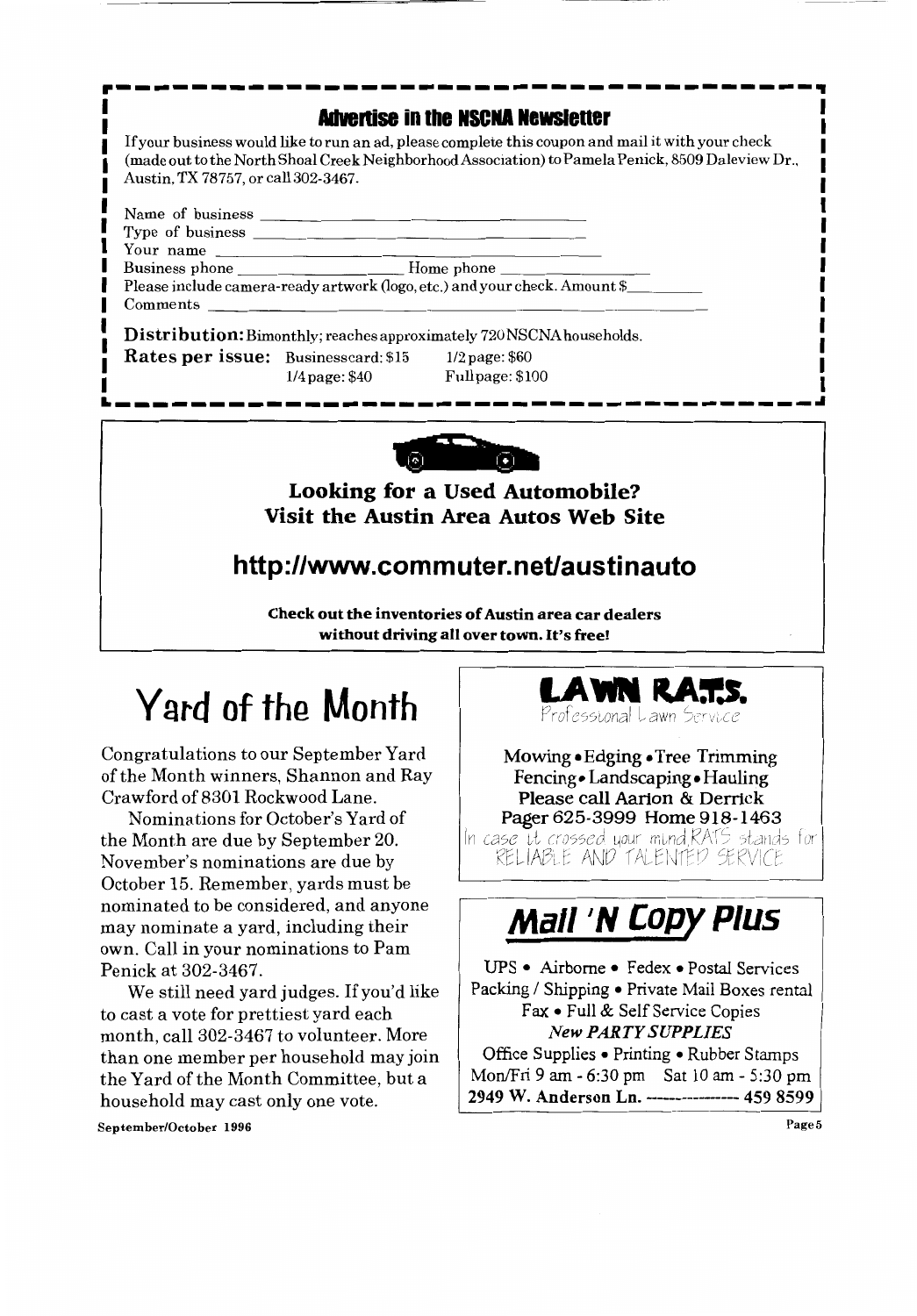

**Membership Open To All Members Of The North Shoal Creek Neighborhood Association.** 

 $\sqrt{F}$ ree Checking **No Monthly Service Charge** No Per Check Charge No Minimum Balance Requirement

**∠Full Service Loan Center Low Rate Auto Loans Auto Buying Assistance Program Great Refinance Program Student Loans** 

> For New Account Information, Call 302-5555, Ext. 746 Today!

**5 Austin Area Locations** 



**Serving Austin Since 1941!**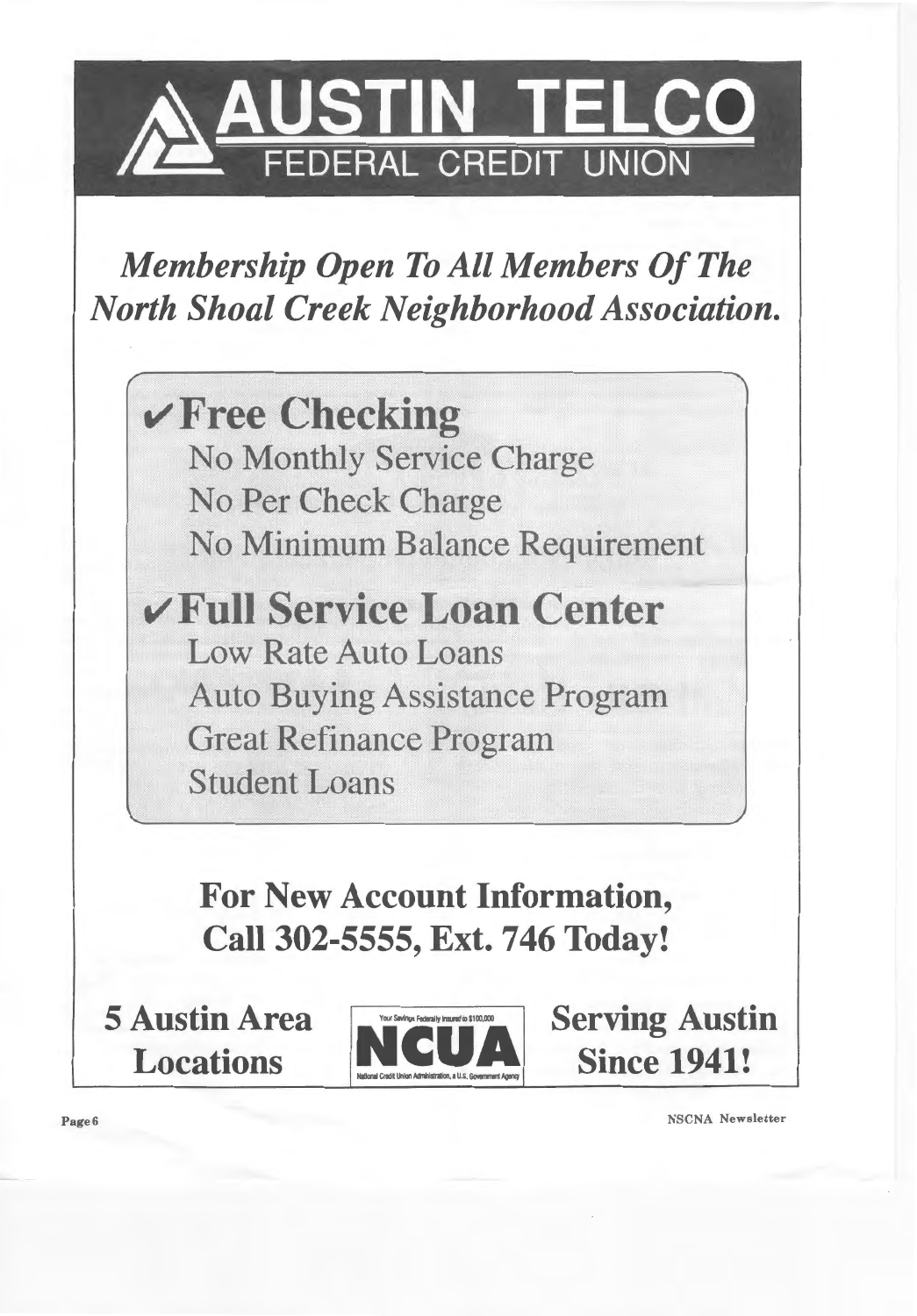# Join the NSCNA Today

Help support the North Shoal Creek Neighborhood Association by joining today. Membership (with voting privileges) costs only \$10 a year. To join, complete the coupon at the bottom of this page.

Following is a list of current NSCNA members. Thanks to everyone who has joined or renewed their membership this year.

Randall and Nancy Alexis Harold and Bernice Anderson Jeffand Pamela Arbuckle Ellery Bergstrom Dan and Lois Bittner David and Shelley Boucher Andrew and Christina Brown Robert and Sue Ann Bunner A. T. Canant, Jr. Roland and Myrtle Childress Wayne and Margo Courreges Charles and Pamela Crane Shannon and Ray Crawford W. L. and Pauline Denson Karen Denton Louise Dieter Brian and Lorena Dittmar Richard and Elizabeth Douglass Frank and Ida Fisher Lorraine Flatt Barbara Freeman Gary and Michelle Gallo Lloyd and Roberta Gober J. L. and Faye Gorman C.V. Garcia Jerry and Eugenia Graves Richard and Robin Green Frances Hawley Jerre Jean Heaton **Rick Hidell** Ross and Zora Mae Hise Kenneth and Yolanda Hodges

George and Carol Holmgreen Rick and Coleen Jacobsen Ruth Anne Kane, PhD Scott Kippel Ursula Klocke Mae Krohmer Dallas and Helen Maham Don and Lil McGregor Monroe and Sarah McKinney Jack Morgan Felicia Morrison Kay Musick Lynda Oakes Claire Parish David and Pamela Penick Richard and Elizabeth Priem Shirley Quick Henry Rakhmanchik and Fanya Shkolnibova Julia Rawlings T. A. and Patricia Ricketson Tomas and Terri Rodriques Margaret Rowland Jeffry Russell Edward and Catherine Schindler Kent and Linda Schulz Montie Simpson Philip Snider Sam and Jane Starling Louise Statham Anna Stengel CarolStrickland Jerry and Pat Sullivan William Smith **Flossie Sweat** Martin and Myra Tenney CarolTschoermer David and Tracy Urban Mark Weiler Bobby and Janice Zieger Joseph, Jr., and Margaret Zygarlenski

#### **Yes. I Want to Join the Neighborhood Association**

Please complete this coupon and mail it with a check for \$10.00 (made out to the North Shoal Creek Neighborhood Association) to Harold Anderson, Treasurer, 2802 Benbrook Drive, Austin, TX 78757.

| Please check one: Renewal: New Member: |                                                                                                                                                                                        |
|----------------------------------------|----------------------------------------------------------------------------------------------------------------------------------------------------------------------------------------|
|                                        | Please note that dues are collected annually for the period January through December.<br>Dues may be paid in the middle of the year, but they will be due again the following January. |

ı